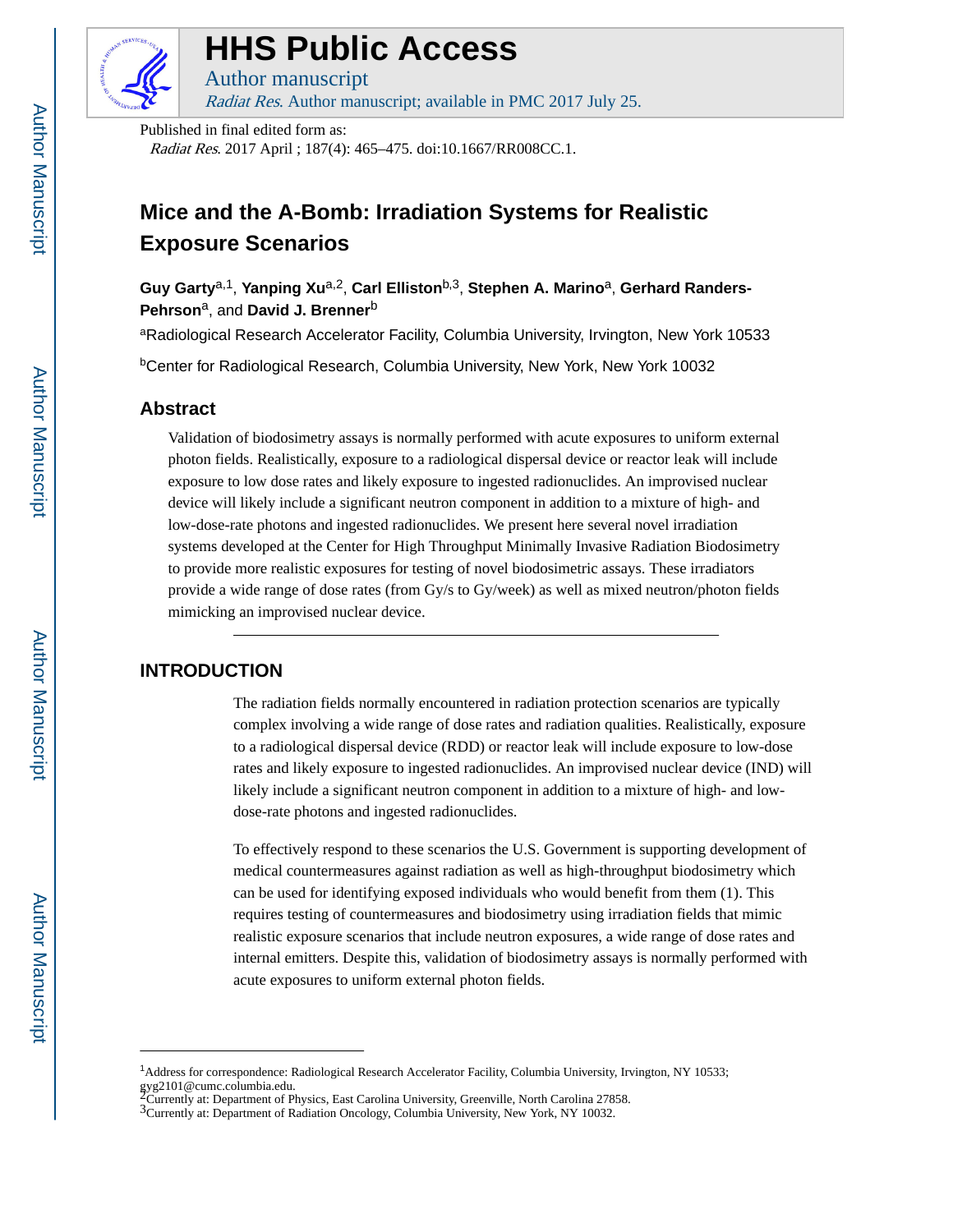The Radiological Research Accelerator Facility at Columbia University has been developing novel irradiation systems and radiation measuring devices for 50 years. In this article, we describe the irradiation systems developed for modeling realistic radiation exposure scenarios within the context of radiation biodosimetry and discuss their use.

# **SCENARIOS**

Over the past decades, with changes in technology and global politics, the planning scenarios for radiological events (Fig. 1) have shifted: Through the late 1980s planning revolved around a major exchange of sophisticated nuclear devices between the two superpowers (2, 3). During the 1950s and 1960s it was believed that sheltering in place could provide adequate protection to the population (2). Later planning scenarios (3) assumed that most of the population near potential detonation sites, could be evacuated and sheltered in the days leading up to the attack. This scenario specifically states that "attention should not be given to protection against nuclear blast and fire" near the detonation sites as it would not be feasible to do so. The post attack planning (3, 4) thus concentrated on protecting the evacuees from fallout (by sheltering), surveying fallout levels and transporting food and fuel to the evacuees. It was assumed that all exposures would be "intentional" (i.e. leaving the shelter for some important reason) and accompanied by physical dosimetry.

These approaches were criticized by the medical community as unrealistic (5, 6), stating that the destruction and loss of life (especially within the medical professions) was likely to be much higher than planned and would not allow any type of medical response for treating injured individuals, who were largely ignored in the planning.

With the collapse of the Soviet Bloc, emphasis has shifted dramatically. Recent planning scenarios (7) discuss more limited events for which biodosimetry, triage and medical countermeasures are relevant and therefore are in the planning stages (1).

#### **Improvised Nuclear Device**

The main planning scenario being considered [scenario 1 in ref. (7)] involves a single "improvised" device deployed by a terrorist organization. The standard model of such an IND is a 10kT "gun-type" device based on enriched uranium and detonated at ground level, similar to, but somewhat smaller than the Hiroshima bomb, "Little Boy". This is considered to be the simplest design, based on the most "easily" obtainable nuclear materials.

A notable difference between this IND scenario and the Hiroshima bomb is that an IND is expected to be detonated at ground level, whereas Little Boy was detonated at an altitude of 600 m. The main consequence of this is that buildings will partially shield the photon component but have little effect on the neutron component (8), so that, while total doses would be roughly a third of those at Hiroshima, at the same distance from Ground Zero, the fractional neutron dose, would be significantly higher (9), with a corresponding increase in biological effects.

This type of scenario would therefore consist of the following radiation fields: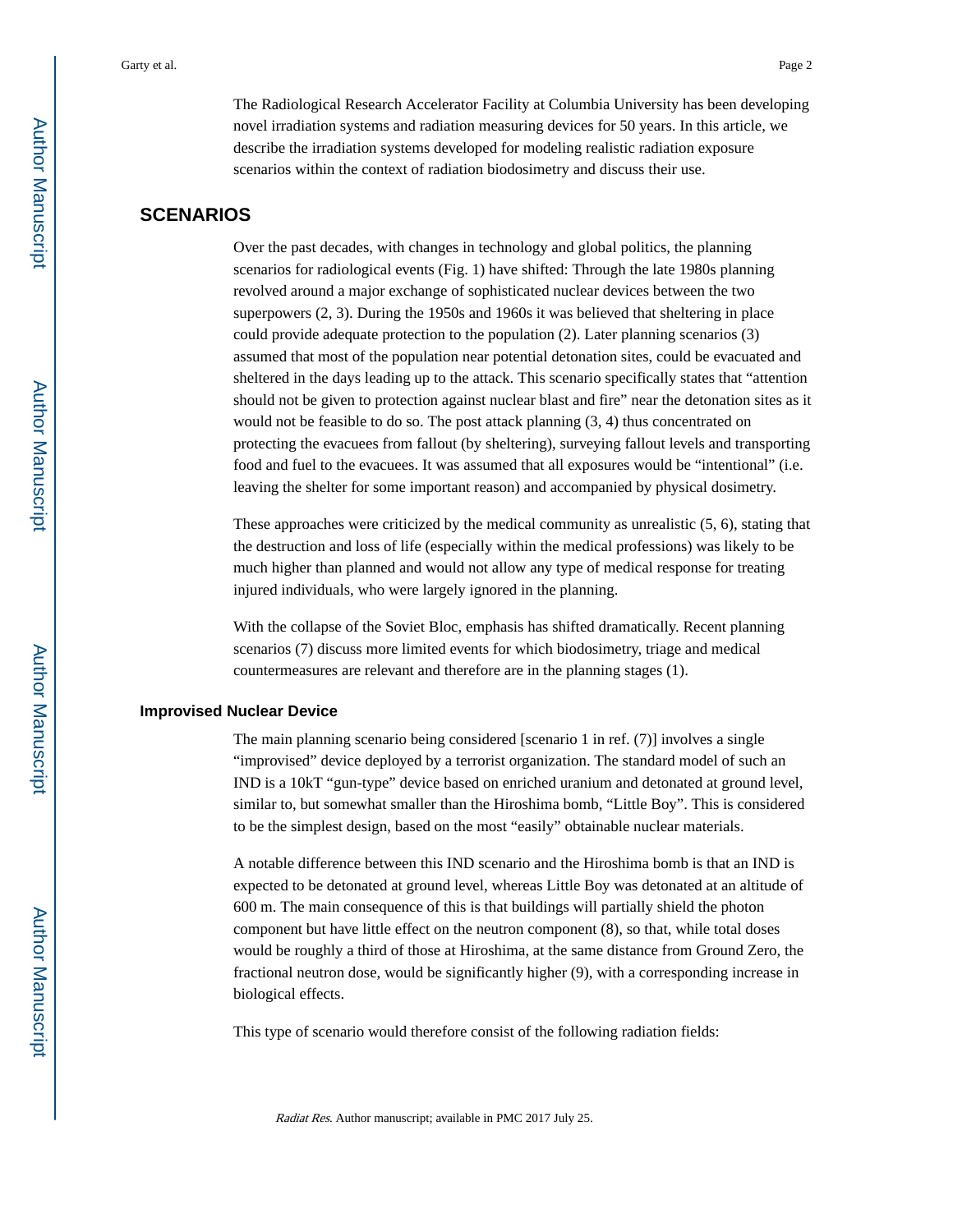- **•** Delayed radiation: both due to groundshine and fallout. Here significant doses are delivered over a period of days, until the individual is evacuated; and
- **•** Internal emitters: Ingested radionuclides will likely persist in the host for weeks, providing a low level internal irradiation. For example the biological half-life of Cesium-137 in humans is about 100 days (10), unless chelating agents are used.<sup>4</sup>

#### **Significance of Neutrons**

Within an IND scenario, a significant fraction of the prompt dose is delivered in the form of MeV-range neutrons. The radiobiological consequences of these neutrons have been studied since the 1960s and they have been shown to be much more effective in the induction of radiation endpoints than photons [e.g. (12)]. Based on Monte Carlo calculations of radiation transport in an urban environment (9), it is expected that the neutron dose at a survivable distance from an IND detonation, would be on the order of 10–20% of the total dose. Factoring in that these neutrons are 2–6 times more effective than photons in inducing cytogenetic damage (8, 13, 14), roughly half of the biological effect observed will be due to neutrons with the other half due to photons. Hence it is important to assess whether the two radiation types act independently or synergistically in terms of biodosimetric dose reconstruction and in evaluating acute radiation effects. To establish this, it is crucial that biodosimetry assay validation be performed in radiation fields containing a mix of photons and MeV-neutrons.

#### **Significance of Dose Rate**

For sparsely ionizing radiation (photons), dose rate is one of the principle factors determining the biological consequences of radiation. For example, below about 1.5 Gy/h, the characteristic time between photon traversals in a cell is longer than the typical time for rejoining (or mis-rejoining) of DNA double-strand breaks (15). Thus at very low-dose rates, sublethal damage is repaired as fast as it is formed. Conversely, at higher dose rates, there is an increased possibility of multiple reparable lesions interacting to form a complex, irreparable lesion. This would indicate that radiation effects from fallout-type exposures, where the dose is delivered over days and weeks would be qualitatively and quantitatively different from similar exposures delivered in minutes. Furthermore, direct experiments (16), and recent measurements of fast repair times for double strand breaks (17) strongly suggest that there will be increased effects from a dose delivered in  $\sim$  1 s, compared with the same dose delivered in ~1 min. Nevertheless, the bulk of exposures used in biodosimetry and countermeasure testing utilize dose rates of about 1 Gy/min.

#### **Other Radiological Devices**

Radiological Dispersal or Exposure Devices (RDD/RED) are easier to construct than an IND. In an RDD, a quantity of radioactive material is mixed with explosive and detonated, thus the radioactive material is aerosolized and dispersed in the environment. Typical

<sup>&</sup>lt;sup>4</sup>For example, Prussian Blue reduces the biological half-life of  $137Cs$  to 30–50 days (11).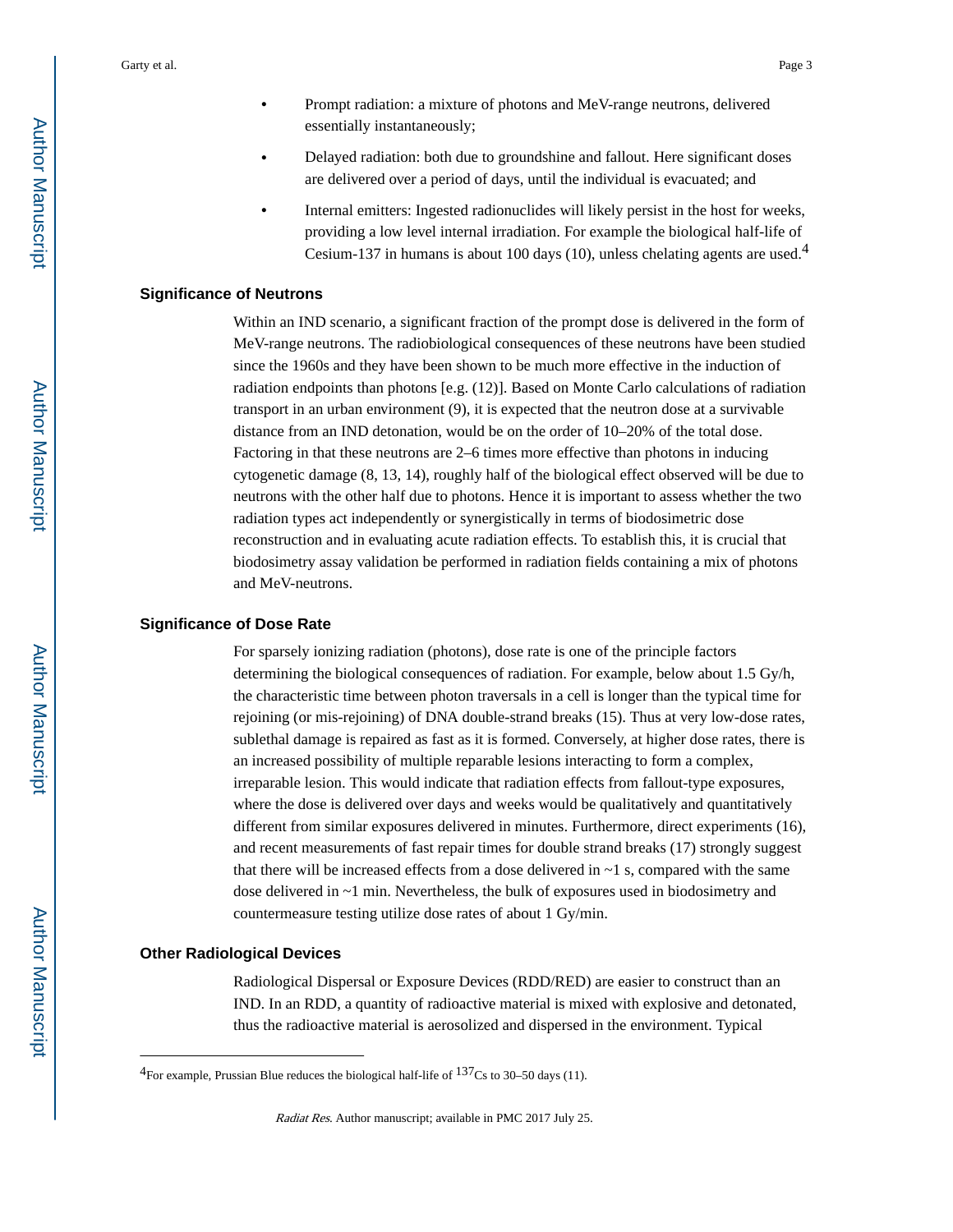scenarios talk of such a device made from  $^{137}Cs$ ,  $^{60}Co$ ,  $^{90}Sr$  or  $^{241}Am$ , which are all used industrially and are potentially available in significant quantities. An RED is essentially the same thing but without the explosive – a large gamma emitter is placed in a public location with the hopes of exposing as many people as possible.

In either case the public health consequences are small. While there would probably be mass panic, there would be very few individuals who would actually require medical intervention. A good model for this scenario is the Goiania accident (18), where a 1375 Ci  $^{137}Cs$ teletherapy source was accidentally dispersed. In a city of 1 million people, 249 individuals were contaminated (of them 151 contaminated internally), 49 individuals required hospitalization, 28 suffered radiation burns and five died (8).

It is therefore likely that an RDD/RED would result in a few hundreds or thousands of individuals contaminated (internally or externally), receiving low-dose-rate irradiations over a period of days to weeks with a much smaller number of acutely irradiated individuals (who will likely also be injured by the blast). In the specific case of an RDD based on an alpha emitter (e.g.  $^{241}$ Am or  $^{210}$ Po), identifying internally exposed individuals without using a biological assay is near impossible due to the short range of the alpha particles, on the other hand, these individuals are those who would need treatment most, as even a low dose of high-LET alpha particles would have significant biological consequences.

#### **Radiological Accident**

Presently, more than 400 nuclear power plants are in use globally (19). These reactors are in risk of accidental release of radiation due to human error [as in the case of Chernobyl (20) or Three Mile Island] or natural disaster (as occurred at Fukushima). In such a scenario, the affected individuals can be divided into two groups, radiation workers and general population. The radiation workers include individuals within the plant during the disaster as well as the cleanup workers and are potentially exposed to high doses of radiation. These individuals typically would have physical dosimetry and would not necessarily require bioassays for triage. The general population, however, would likely be exposed to low-dose rates of radiation, either externally or via radionuclides (in particular  $^{137}Cs$ ,  $^{134}Cs$ ,  $^{90}Sr$ and  $^{131}$ I) entering the food chain (21, 22) and would potentially require the use of bioassays.

What arises from these scenarios is the need for both triage and countermeasures in mixed irradiation scenarios that may contain a mixture of neutrons and photons and/or a broad range of exposure timescales, from fractions of a second to days and weeks. It is therefore critical to have available irradiators that can provide such irradiation fields in a controlled, reproducible manner. At the Radiological Research Accelerator Facility, we have developed (and are continuing to develop) several such facilities, allowing both ex-vivo irradiation of blood samples and in vivo irradiation of small animals.

#### **Model Systems**

With the exception of patients undergoing therapeutic irradiation (23, 24) and the rare accidental exposure (25), it is not feasible to validate biological dosimetry assays in in vivo irradiated humans. To perform these studies under controlled irradiation conditions, one is therefore limited to irradiation of animal model systems or blood from "healthy" human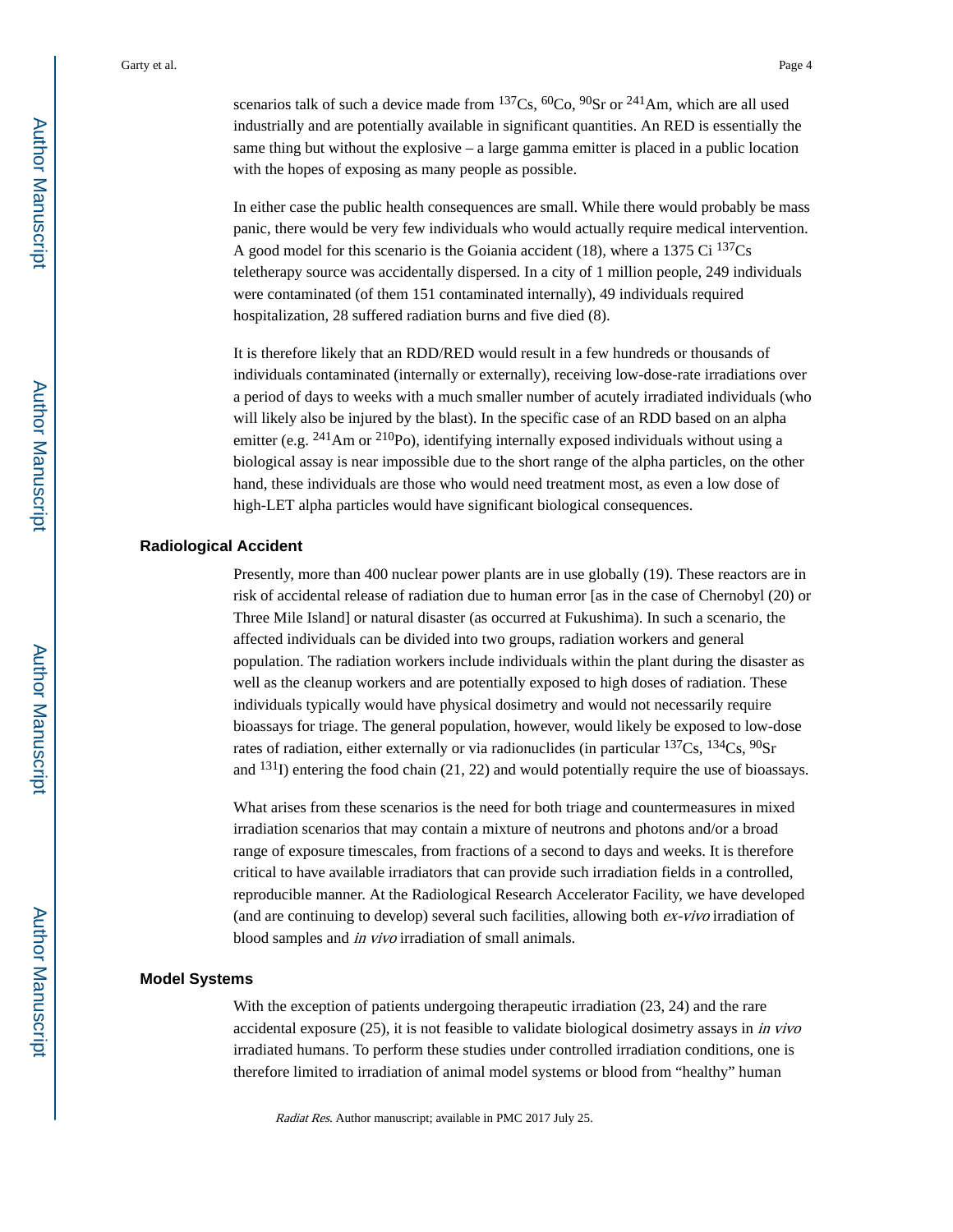volunteers. While the latter is extremely useful for testing blood-based biodosimetry assays, one or more animal models are required for testing and FDA approval of both biodosimetry devices and medical countermeasures (26).

The bulk of *in vivo* studies in biodosimetry and medical countermeasure development are performed in mice. A wide variety of mice strains, with varying degrees of radiation sensitivity (27, 28), are commercially available and can be used for exploratory studies. Once an appropriate candidate drug or biomarker is identified, it can be further validated in non-human primate (NHP) experiments which are significantly more expensive and complicated to perform.

Due to the larger size of NHPs, they require significantly larger radiation fields, and more penetrating radiations – while mice studies can be easily performed with X rays from a standard orthovoltage machine operating at 250–320 kVp, NHP studies are better performed with more penetrating gamma rays from a  $137Cs$ - or  $60Co$ -based irradiator and even then are typically performed by either irradiating the animal twice (front and back), or rotating the animal during irradiation, to achieve a homogenous exposure.

The irradiation systems described below are aimed at initial stage studies, using ex vivo irradiated human blood and in vivo irradiated mice.

# **IRRADIATION FACILITIES**

#### **Neutrons**

Two types of neutron irradiation systems are generally available for radiobiology studies, reactor based and accelerator based.

In a reactor based system [e.g.  $(29-31)$ ], neutrons are generated via  $^{235}$ U fission, with a wide range of energies peaked around about 1 MeV. Depending on the type of reactor used, unmoderated fission neutrons can be obtained directly  $(32)$  or by using a <sup>235</sup>U converter to transform thermal neutrons from a small research reactor to fission neutrons (29). Samples can be either inserted into the reactor core or exposed to neutrons extracted via a window into an experimental room. The latter allows exposing large specimens, such as NHP.

For example, the Petten reactor (29), used for key in vivo neutron RBE studies (for hematopoietic and GI death) (33, 34), is a small research reactor using a standard  $^{235}$ U fuel plate as a converter resulting in a highly uniform flux of energetic neutrons allowing irradiation of mice or NHP at a dose rate of up to 6 Gy/h.

Accelerator based systems use ion beams, typically protons or deuterons, impinging on a low-Z target (for example beryllium or tritium-impregnated titanium). Neutrons are formed via nuclear reactions with different energy neutrons emitted at different angles with respect to the beam direction. In this case, by adjusting the beam type and energy, target type and angle to the sample, quasi-monoenergetic neutron beams (energy spread of up to  $\pm 15\%$ ) can be generated. Due to the angular dependence of the neutron energies, such a facility is limited to irradiation of small samples, which subtend an angle of about 10°, as seen from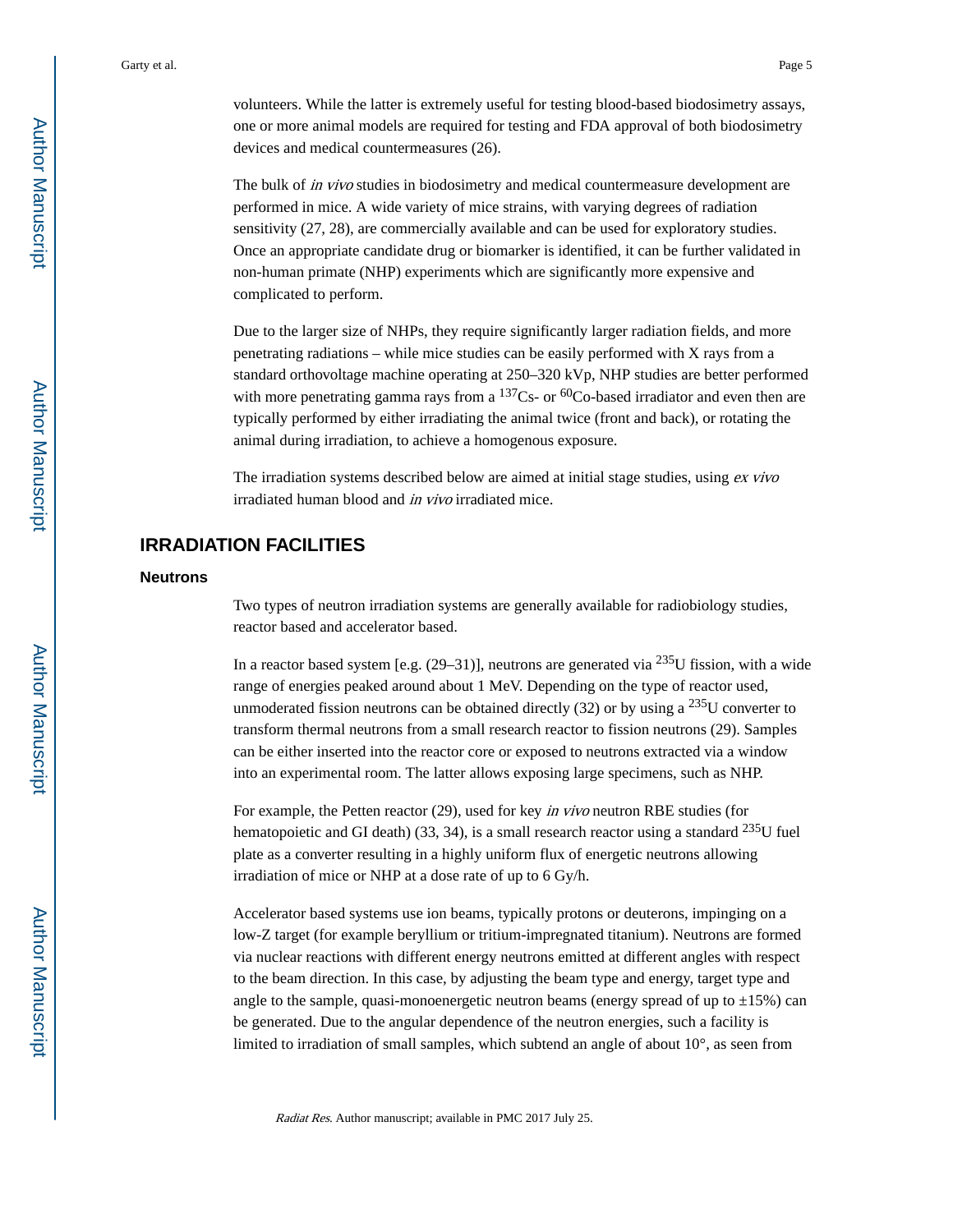the target. Larger samples will suffer increased inhomogeneity in both neutron energy and flux.

For example, the neutron facility at the Radiological Research Accelerator Facility  $(RARAF)^5$  has had 50 years of experience performing neutron irradiations of small animals (35, 36) and of cells (37–39) using monoenergetic neutrons having energies from 0.22 to 15 MeV (12).

#### **IND-Spectrum Neutron Irradiator**

However, neither monoenergetic nor fission spectra are appropriate for studying IND-type exposures. While the initial neutrons with a fission spectrum are formed in the bomb, the spectrum changes dramatically as the neutrons are transported through the bomb casing and a kilometer or more of air. For example, Fig. 2 contrasts the bare fission spectrum and the Hiroshima source term (40). As can be seen the bare fission spectrum is much harder than the one from an actual bomb.

For generating neutron fields, mimicking exposure from an IND, we have developed an accelerator based neutron source [Fig 3a, (13)], providing neutrons having the same energy spectrum as those modeled for Hiroshima (41, 42) at 1 km from the epicenter [where we would expect a survivable neutron dose of about 0.25 Gy (9)]. The facility is designed for performing irradiations of mice (unpublished data) and of blood (13).

Briefly, samples are placed in modified 50 ml conical tubes (Fig. 3b and c) placed on a Ferris wheel, rotating at 30 revolutions per hour around the beryllium target. A mixed beam of roughly 15% protons, 30% deuterons and 55% molecular ions is accelerated to 5 MeV and bombarded on a thick beryllium target generating a spectrum of neutrons with a dose rate of 0.085 [Gy/h/μA of beam], at the sample location, with an additional 17% photon dose, delivered simultaneously. In order to allow measuring other photon/neutron mixes, a highly filtered 250kVp X-ray machine is available.

#### **Results**

Using this source, we have tested a variety of cytogenetic and transcriptomic endpoints:

For micronuclei, for example, we have seen that these neutrons are roughly 4 times more efficient than photons (13) and have preliminary data demonstrating that, micronucleus formation by neutrons and photons is additive. We are also investigating dicentrics and interchromosome translocations (43) as possible biomarkers. The latter is known to be much more sensitive to densely ionizing radiation (such as neutrons). Reconstruction of the fraction of dose due to neutrons vs. photons would therefore possible when using this a translocation assay in conjunction with a second assay such as dicentrics or micronuclei.

In parallel transcriptomic studies (unpublished data), we have identified genes that are sensitive to radiation quality as well as genes that were insensitive to it. This will allow

<sup>5</sup>See also "50 Years of the Radiological Research Accelerator Facility (RARAF)", by Stephen A. Marino. (Found in this issue.)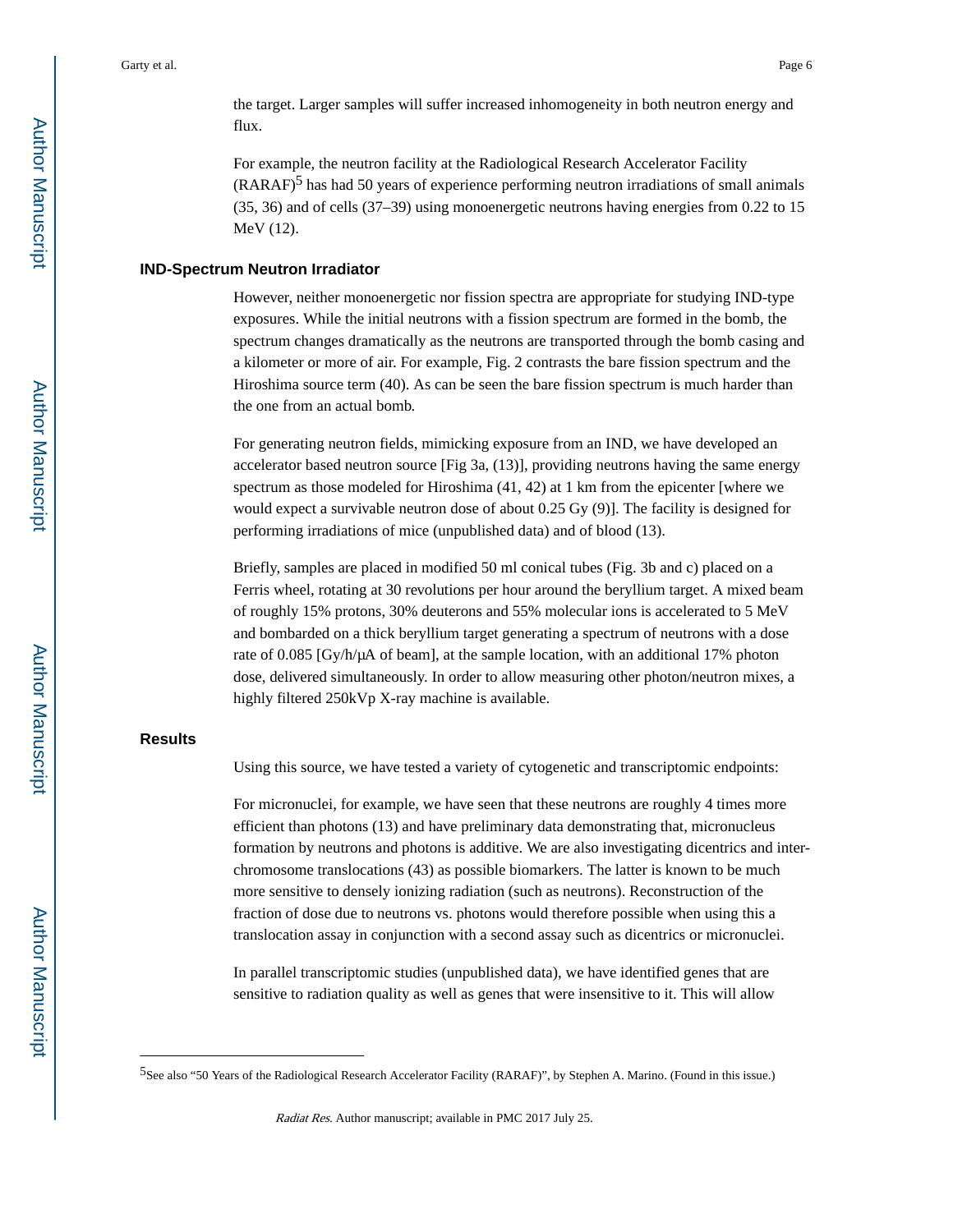developing transcriptomic signatures that can identify both the total dose received and the fraction of neutrons.

Furthermore, metabolomic and lipidomic analyses of easily accessible biofluids from mice irradiated using these neutrons have shown a distinct dysregulation of metabolism as well as alterations of basic metabolic functions such as energy metabolism through fatty acid beta oxidation.

#### **High-Dose-Rate Irradiator**

Standard X-ray irradiators typically provide dose rates of about 1 Gy/min. This can be somewhat increased by reducing filtering and placing samples close to the X-ray tube, but in such a case, beam quality (spectrum and beam homogeneity) may suffer. Industrial gamma irradiators, providing high dose rates on the order of multiple Gy per second are available but they typically have a high minimal dose, due to the time required to insert/retract the sample into the irradiator, and thus do not allow irradiations to doses relevant for biodosimetry. Medical linear accelerators, on the other hand, provide both high dose rates and very low minimal delivered dose. Both are required for rapid and efficient stereotactic radiosurgery or IMRT, where the prescribed dose is split into hundreds of radiation pulses delivered from different directions and using differing collimation patterns (44).

The prevalence of these devices [over 11,000 deployed worldwide (45)] makes them an ideal candidate for use in radiobiology studies. We are currently investigating the use of one such device (the Varian TruBeam) for performing high-dose-rate whole-body irradiation of mice and blood. Preliminary measurements using the TrueBeam available at Columbia University Medical Center demonstrated that dose rates of 2 Gy/s over a  $6 \times 6$  cm area are easily achievable using the machine in its standard configuration. A dose rate of about 5 Gy/s, would be attainable with the flattening filter removed. While this does not yet match the dose rate from an IND, which would be on the order of  $Gy/\mu s$ , it does allow irradiations which would be instantaneous on the time scale of biological DNA damage processing.

#### **Low-Dose-Rate Irradiations**

For performing studies of dose rate effects in the range of Gy/min to Gy/day, a standard Xray machine may be used. At our facility, we have modified an X-Rad 320 (Precision X Ray Inc., North Branford, CT) to support long term irradiations of mice and blood (46, 47). An important requirement in beam preparation is that the radiation quality be the same in both high-dose-rate (HDR) and low-dose-rate (LDR) modes. This is typically not the case when using shielding to reduce dose rate as the added shielding may filter the X Rays to some extent. We therefore designed a custom Thoreaus filter (1.25 mm tin, 0.25 mm copper, 1.5 mm aluminum HVL: 4.9 mm copper) to allow a wider range of dose rates than that available with the standard filters provided with the X-Rad. Using this filter, we were able to provide 4 Gy/day at a source to surface distance (SSD) of 90 cm and 0.1 mA and 1 Gy/min at 40 cm SSD and 12.5 mA, with a variation of about  $\pm 6\%$  across a 25  $\times$  25 cm field.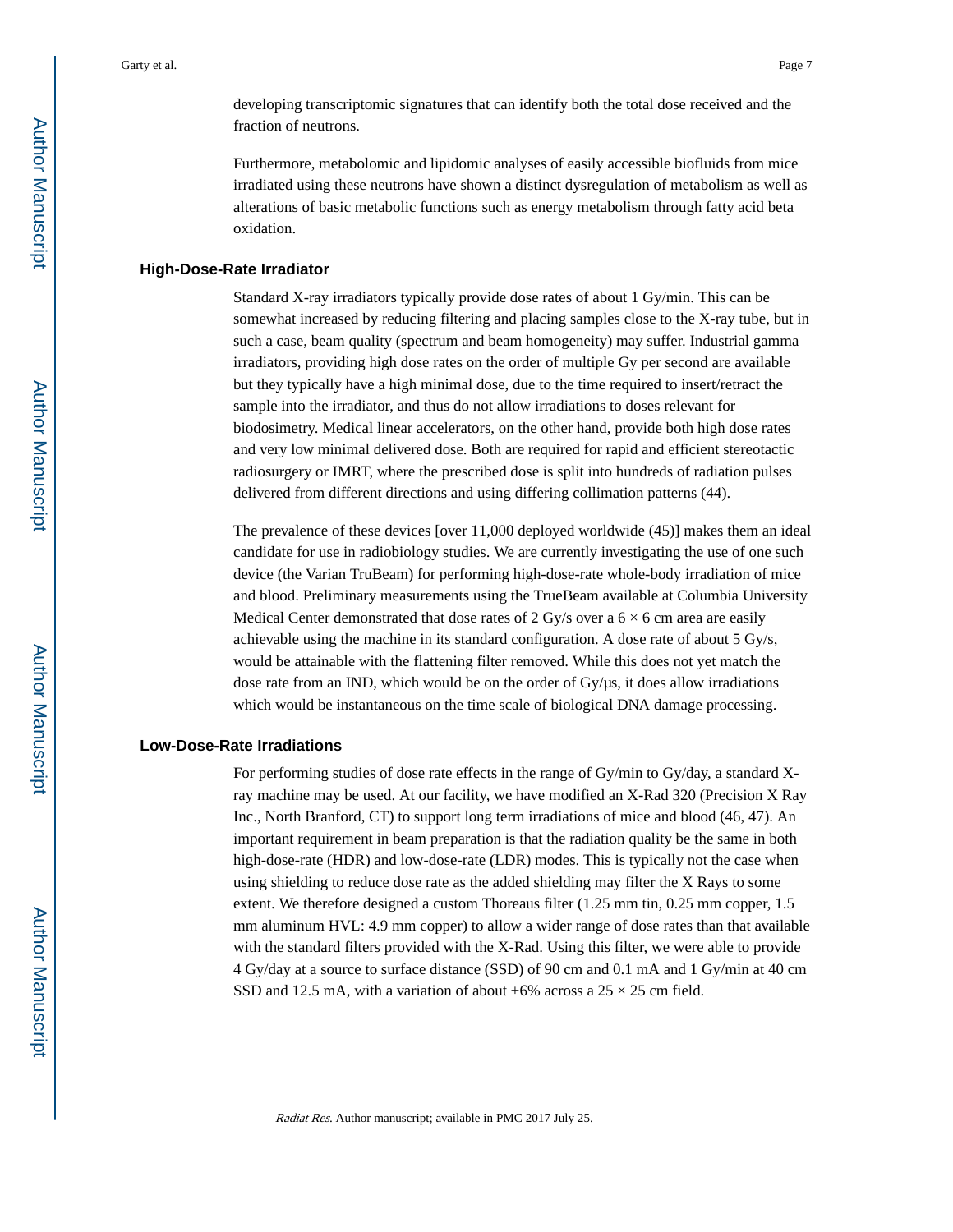#### **Ex Vivo Irradiations**

For ex vivo irradiations, low-dose-rate experiments require storage of blood samples for many hours under controlled environmental conditions, mimicking those found in an incubator (37 $\degree$ C, 5% CO<sub>2</sub>, 80% humidity). To fulfill this requirement, we built a custom incubator (47–49) (Fig. 4a) mainly made of plastic to minimize scattered radiation. Temperature is controlled through solid-state heaters on a feedback loop attached to the walls of the incubator to distribute the heat evenly. The  $CO<sub>2</sub>$  concentration, humidity and temperature within the incubator were monitored using data loggers. Blood is exposed in 50 ml conical tubes angled to increase surface area and therefore gas exchange and to keep the samples within a 20 cm diameter and minimize planar dose variation. The tube holder is rotated at three rotations per hour to further minimize any dose inhomogeneity.

Tests have shown that the temperature within our custom incubator fluctuates approximately 0.5–1.5°C, over a 24 h time period, somewhat higher than that in a commercial incubator. We, therefore investigated whether this temperature variation was likely to confound assays of radiation response by measuring expression of two heat shock (HSPA1L and HSPH1) and 1 cold shock (CIRBP) genes using quantitative real-time RT-PCR. With the temperature maintained at a nominal 37° C, there was no difference in gene expression between our custom incubator and a commercial one.

#### **In Vivo Irradiations**

For in vivo irradiations of mice, the situation is different, as mice need to be maintained at lower temperatures than those achieved within an enclosed X-ray machine operated continuously for 24 h. We have designed and constructed a "mouse air conditioner" consisting of a CPU cooling fan, a water pump with cooling element and an ice bath. The CPU cooling fan is a double fan with a radiator between the two fans. Cold water circulates through the radiator, cooling the blown air. Measurements show that this design adequately cools both the inside of the irradiator and the inside of the mouse housing maintaining a temperature of  $22 \pm 0.5$ °C.

In addition to temperature control, mice require a 12 h day/night cycle and adequate space. When irradiating mice using X rays, it is important that the mice are not able to huddle, and shield each other from radiation (this is less of an issue using a  $137Cs$  irradiator, which has more penetrating radiation). We have therefore built custom mouse housing (Fig. 4b) that can hold up to 8 mice, in individual compartments  $[6 \text{ cm } (w) \times 12.5 \text{ cm } (l) \times 12 \text{ cm } (h)]$ . Each compartment was supplied with food, bedding and water (via an all-plastic water bottle). Ten air volume changes are provided per hour, satisfying animal care requirements.

#### **Results**

Using this low-dose-rate irradiator we have studied a variety of cytogenetic (46, 47), transcriptomic (48, 50) and metabolomic (49) endpoints. We have seen that both HDR and LDR perturb the same general metabolic pathways but that individual metabolites may be used to discriminate between high- and low-dose rates (49). Similarly gene expression patterns in both mouse (50) and ex vivo irradiated blood (48) showed gene signatures that were independent of dose rate as well as signatures that were dose rate dependent. As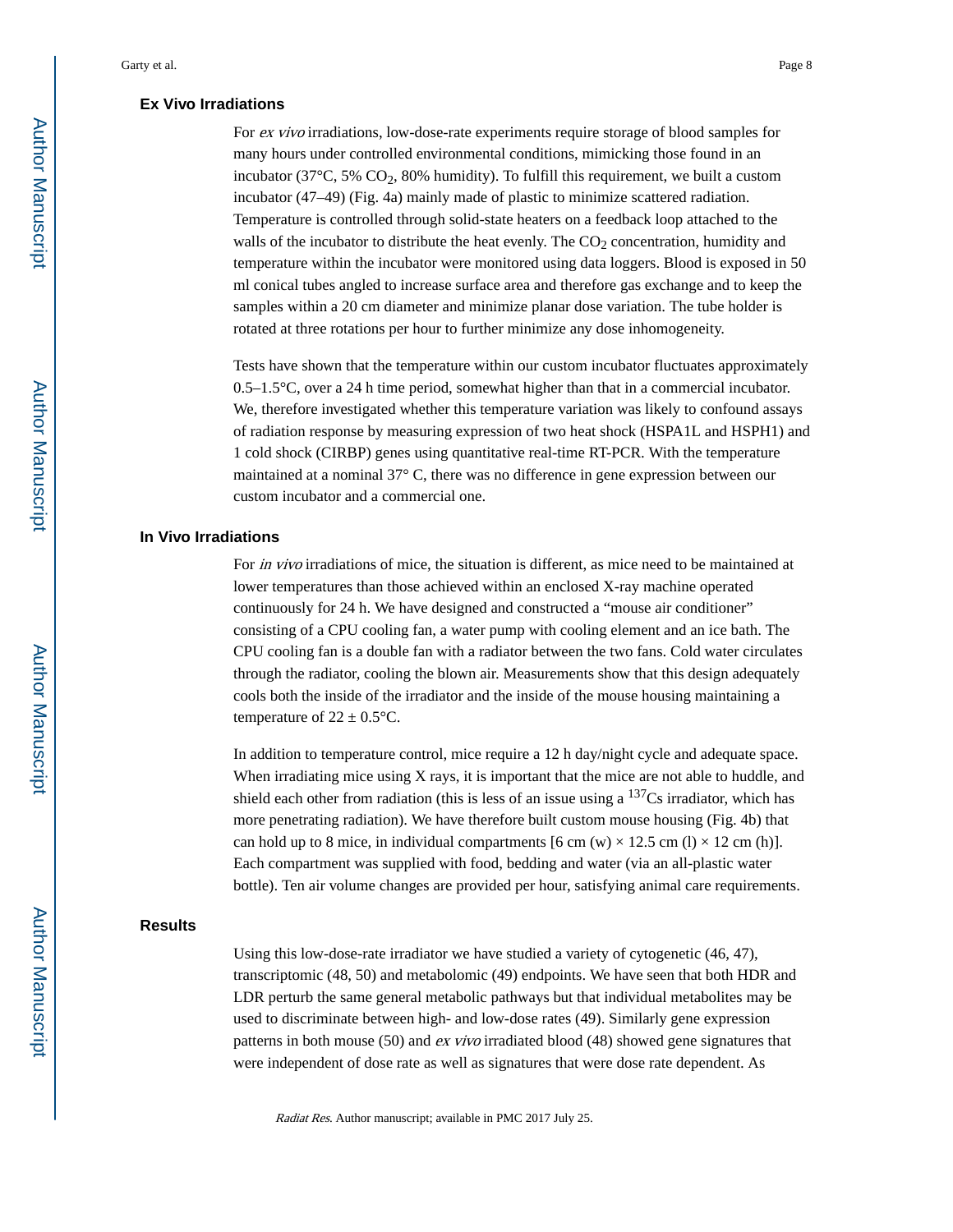#### **Ultra-Low-Dose Rate**

It is likely that  $137Cs$  is the most biologically important fission product from many IND (51), RDD (7) or nuclear accident (52) scenario. Thus, further research regarding the effects of  $137Cs$ , both from internal or external exposure, is much needed (53). To model this in animal studies, we and others have previously used an injection of soluble  $137CsCl$  (54–56). In these studies, the amount of activity of the solution can be varied to produce a specific absorbed cumulative dose by specific time points with the time dependence of the dose determined by the biokinetics of Cs within the animal under study (Fig. 5). This type of experiment is complicated to do – resulting in radioactive excreta and biofluids, which require dedicated "hot" equipment for analysis and, secondly, disposal is expensive.

An alternate approach is to use a low-dose-rate, external  $137Cs$  source that can be adjusted to provide a variable dose rate. Due to the high energy of the  $137Cs$  gamma rays, the physical dose distribution will be the same for the internal vs. external exposures.

The advantages of such a system are clear: it allows for simpler experiments and moreover decouples the time dependence of the dose delivered from the biokinetics in the animal model used. This allows exposing mouse models to the temporal dose profile that would be experience by a human that experiences a different biokinetics (e.g., Fig. 5) or even to a constant ultra-low dose rate.

It should be noted that modeling internal irradiations with external ones is only valid for deeply penetrating ionizations such as  $137Cs$  gamma rays. In order to study the effects of (and develop bioassays for) internal exposure to alpha particles, for example from an  $^{241}$ Am RDD, an injection or inhalation based study is the only valid course of action.

## **Attenuated 137Cs Irradiator**

The Howell group have demonstrated the validity of this approach using a cabinet type  $137Cs$  irradiator coupled to a computer controlled mercury attenuator (57, 58). In their system a mercury reservoir is placed between an  $18 \text{ Ci }^{137}\text{Cs}$  source and one or more cages holding four mice each. The amount of mercury in the reservoir can be modified attenuating the gamma-ray flux achieving dose rates between approximately  $10^{-4}$  and 0.25 Gy/h (57). This setup has been routinely used for calibration studies for internal emitter biomarker studies (59–61).

#### **Variable Dose-Rate External Irradiator (VADER)**

The system under development at our center uses continuously retracting "recycled" lowactivity 137Cs brachytherapy seeds. These seeds were much used starting in the 1980s to treat cervical cancer at low dose rate (62), but are no longer in use and many of these  $137Cs$ seeds are in long-term storage, making them readily available. For example, at Columbia University we have available 30 such sources, each in the  $\sim$ 20 mCi range.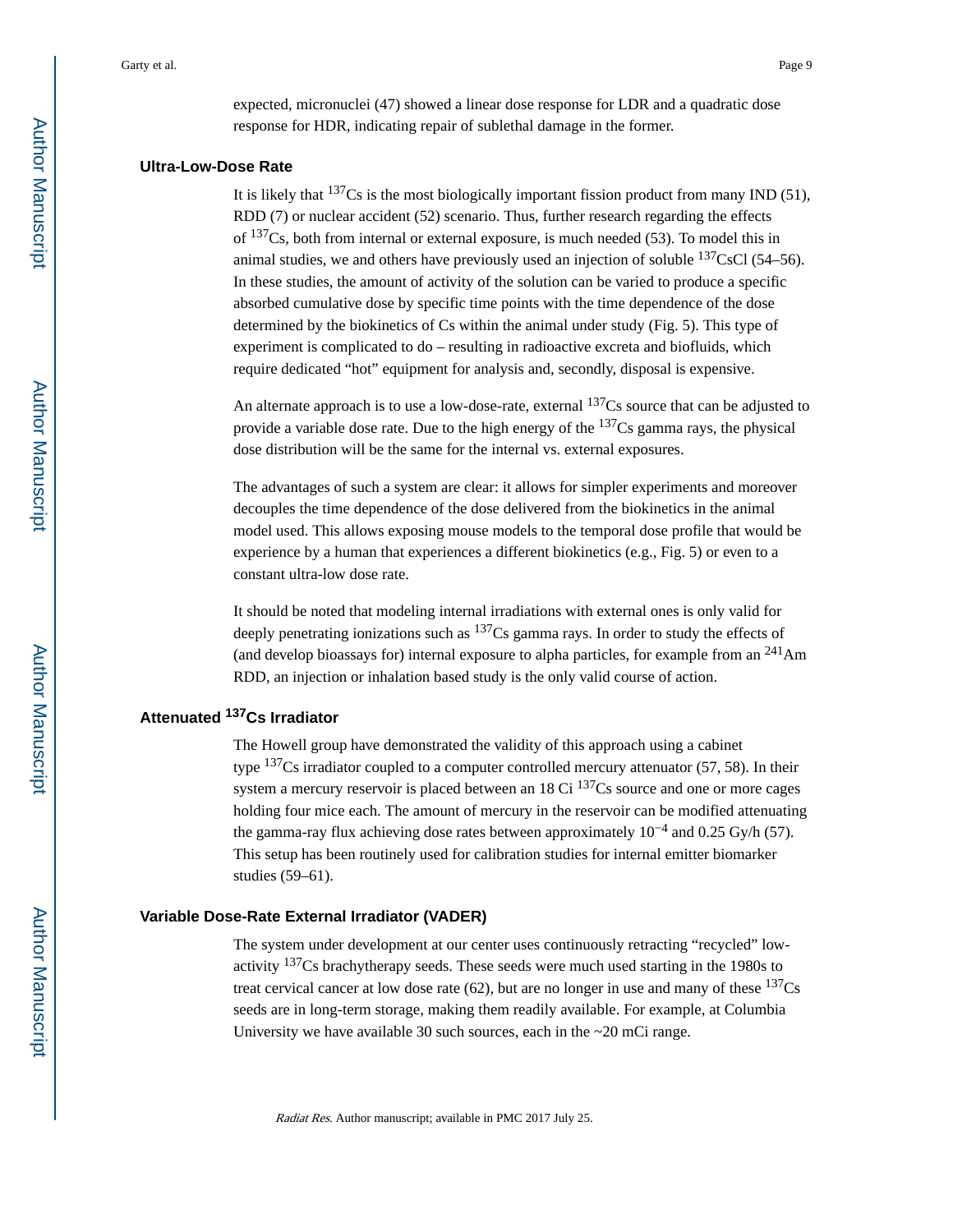The design of the system is shown in Fig. 6a: A plastic cage (Fig. 6b), holding up to 18 mice, is placed between two source assemblies each containing ten 20 mCi  $137Cs$  seeds positioned in a circular pattern, one above and one below the mouse cage. This configuration can provide a dose rate of between 0.05 and 1.5 Gy/day depending on the vertical position of the sources.

During irradiation, the source assemblies (Fig. 6c) are slowly retracted under computer control away from the mouse cage. As the sources are retracted over time-scales of days to weeks, the mice are exposed to a decreasing dose rate that can mimic the dose-rate/time pattern shown in Fig. 5, or any other desired dose-rate/time pattern, such as the much slower <sup>137</sup>Cs retention kinetics in man (10), or a constant low dose rate.

For these long-term irradiations the mice are free to move around, eat and drink *ad libitum*. Within the irradiator, temperature, humidity, air flow and lighting are fully controlled to the required animal care standards. Mouse handling is possible at any time by retracting the sources, inserting retractable lead shields (Fig. 6a), opening the interlocked lead cage access door, and extracting the cage.

The VADER device and shielding were designed based on a Monte Carlo transport simulation of the entire system, allowing a design with a predicted spatially uniform dose distribution across the mouse cage, at source-cage separations of 10 cm and greater. Spatial dose homogeneity at the location of the mouse cage will be verified using Gafchromic film, with absolute dosimetry based on a NIST-traceable ion chamber. Our calculations have also shown that possible dose variations due to mutual shielding (e.g. by mice huddling) are small. Nevertheless we will also verify individual dosimetry on a mouse-by-mouse basis by subcutaneously injecting into each an encapsulated high-sensitivity "pin-worm" LiF:Mg,Cu,P miniature TLD rod. These TLDs (diameter 0.6 mm, length 6 mm,) are designed for insertion into needles/catheters for *in vivo* application and provide a linear dose response up to 10 Gy, and better than 2% reproducibility. Following sacrifice, the TLD will be removed and read, giving the cumulative skin dose received by that mouse.

### **CONCLUSION**

Within a realistic exposure scenario, such as the ones used for national planning purposes (7) it is expected that the population will be exposed to a wider range of dose rates and possibly mixed neutron/photon fields. Nevertheless, the bulk of studies on radiation biodosimetry and radiation mitigators focus on acute doses of photons. Over the past years we have developed several irradiation facilities allowing systematic studies of low dose rates and of mixed neutron/photon exposures using both ex vivo irradiated blood and mouse models. These systems have been used for testing various biological endpoints and are also available for mitigator studies in mice. We are currently working on expanding the palette of irradiation systems available to provide a much wider range of dose rates more suited to modeling exposures from the prompt and protracted exposure expected from a nuclear detonation and for modelling the dose profile from ingested  $137Cs$ .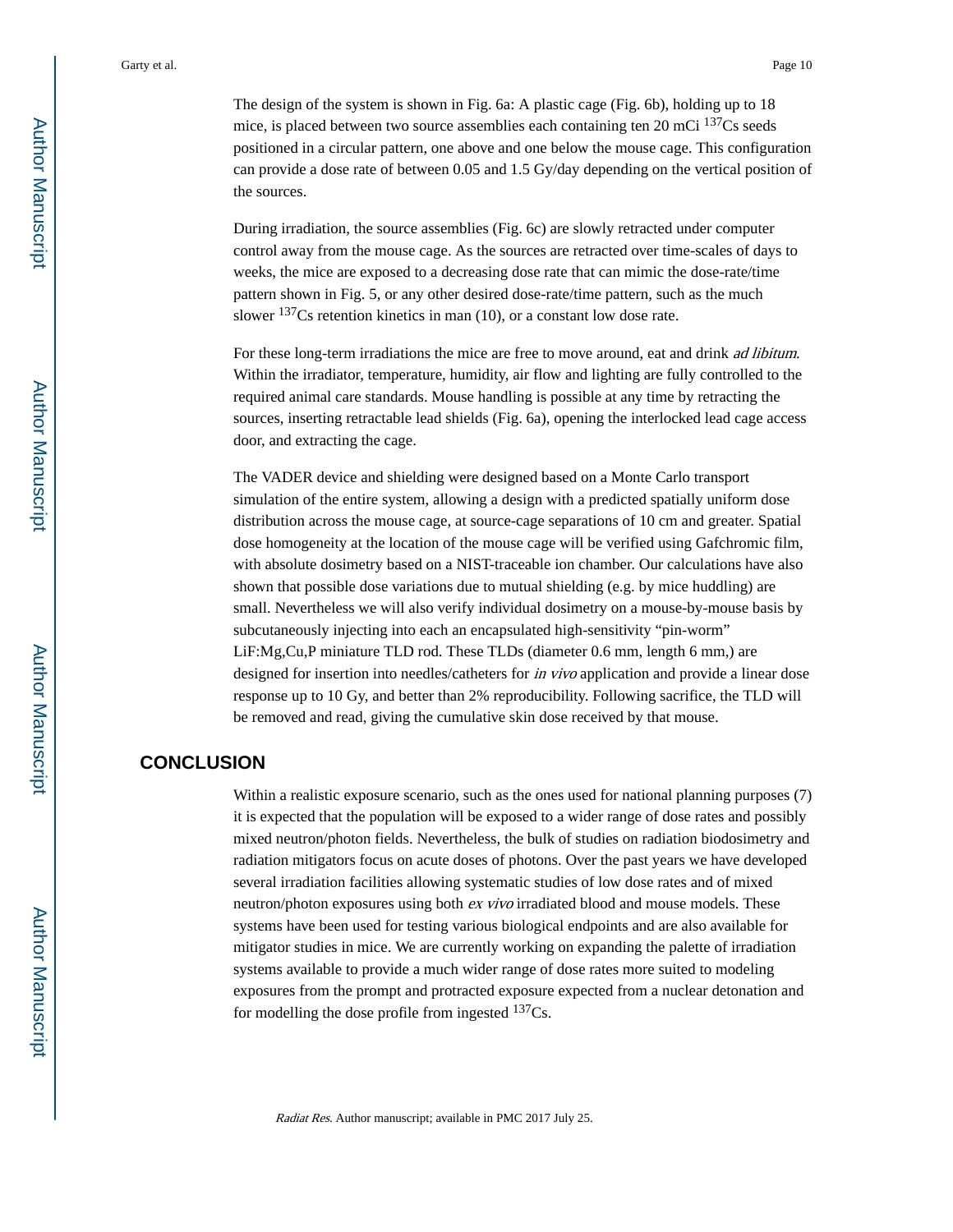# **Acknowledgments**

The authors would like to acknowledge the continued support of Gary W. Johnson and the staff of the Design and Instrument Shop at the Center for Radiological Research who were integral in the design and construction of most irradiation systems described in this manuscript. This work was supported by grant number U19-AI067773 to the Center for High-Throughput Minimally Invasive Radiation Biodosimetry, from the National Institute of Allergy and Infectious Diseases (NIAID), National Institutes of Health (NIH). The content is solely the responsibility of the authors and does not necessarily represent the official views of the NIAID or NIH.

# **References**

- 1. Grace MB, Moyer BR, Prasher J, Cliffer KD, Ramakrishnan N, Kaminski J, et al. Rapid Radiation Dose Assessment for Radiological Public Health Emergencies: Role of NIAID and BARDA. Health Phys. 2010; 98(2):172–78. [PubMed: 20065680]
- 2. Biological and Environmental Effects of Nuclear War, Summary-Analysis of Hearings. Joint Committee on Atomic Energy. Place Government Printing Office: Government Printing Office; 1959.
- 3. Survival of the Relocated Population of the U.S. after a Nuclear Attack. Oak Ridge, TN: Oak Ridge National Laboratory; 1976. Report No. ORNL-5041[\(http://oai.dtic.mil/oai/oai?](http://oai.dtic.mil/oai/oai?verb=getRecord&metadataPrefix=html&identifier=ADA026362) [verb=getRecord&metadataPrefix=html&identifier=ADA026362\)](http://oai.dtic.mil/oai/oai?verb=getRecord&metadataPrefix=html&identifier=ADA026362)
- 4. Subcommittee on Health and Scientific Research of the Committee on Labor and Human Resources, United States Senate Place U.S. Government Printing Office. U.S. Government Printing Office; 1980. Short- and Long-Term Health Effects of the Surviving Population of a Nuclear War.
- 5. Sidel VW, Geiger HJ, Lown B. The physician's role in the postattack period. New Eng J Med. 1962; 266(22):1137–45. [PubMed: 13912536]
- 6. Abrams HL. Medical resources after nuclear war: Availability v need. JAMA. 1984; 252(5):653–58. [PubMed: 6737669]
- 7. National planning scenarios (final version 21.3). Washington DC: Homeland Security Council; 2006. p. [9https://publicintelligence.net/national-planning-scenarios-version-21-3-2006-final-draft/\)](https://publicintelligence.net/national-planning-scenarios-version-21-3-2006-final-draft/)
- 8. Wuttke K, Müller W-U, Streffer C. The sensitivity of the in vitro cytokinesis-blocked micronucleus assay in lymphocytes for different and combined radiation qualities. Strahlentherapie und Onkologie. 1998; 174(5):262–68. [PubMed: 9614955]
- 9. Monte Carlo Modeling of the Initial Radiation Emitted by an Improvised Nuclear Device in the National Capital Region (Revision 1). 2016. Report No. DTRA-TR-13-045 (R1)([https://](https://www.hsdl.org/?view&did=756467) [www.hsdl.org/?view&did=756467\)](https://www.hsdl.org/?view&did=756467)
- 10. Leggett RW. Biokinetic models for radiocaesium and its progeny. J Radiol Prot. 2013; 33(1):123– 40. [PubMed: 23296405]
- 11. Thompson DF, Church CO. Prussian blue for treatment of radiocesium poisoning. Pharmacotherapy. 2001; 21(11):1364–67. [PubMed: 11714209]
- 12. Hall EJ, Rossi HH, Kellerer AM, Goodman L, Marino S. Radiobiological studies with monoenergetic neutrons. Radiat Res. 1973; 54(3):431–43. [PubMed: 4715865]
- 13. Xu Y, Randers-Pehrson G, Turner HC, Marino SA, Geard CR, Brenner DJ, et al. Accelerator-based biological irradiation facility simulating neutron exposure from an improvised nuclear device. Radiat Res. 2015; 184(4):404–10. [PubMed: 26414507]
- 14. Huber R, Schraube H, Nahrstedt U, Braselmann H, Bauchinger M. Dose-response relationships of micronuclei in human lymphocytes induced by fission neutrons and by low LET radiations. Mutat Res. 1994; 306(2):135–41. [PubMed: 7512212]
- 15. Purrott RJ, Reeder E. The effect of changes in dose rate on the yield of chromosome aberrations in human lymphocytes exposed to gamma radiation. Mutat Res. 1976; 35(3):437–44. [PubMed: 934166]
- 16. Ling CC, Spiro IJ, Stickler R. Dose-rate effect between 1 and 10 Gy/min in mammalian cell culture. Br J Radiol. 1984; 57(680):723–8. [PubMed: 6466946]
- 17. Reynolds P, Anderson JA, Harper JV, Hill MA, Botchway SW, Parker AW, et al. The dynamics of Ku70/80 and DNA-PKcs at DSBs induced by ionizing radiation is dependent on the complexity of damage. Nucleic Acids Res. 2012; 40(21):10821–31. [PubMed: 23012265]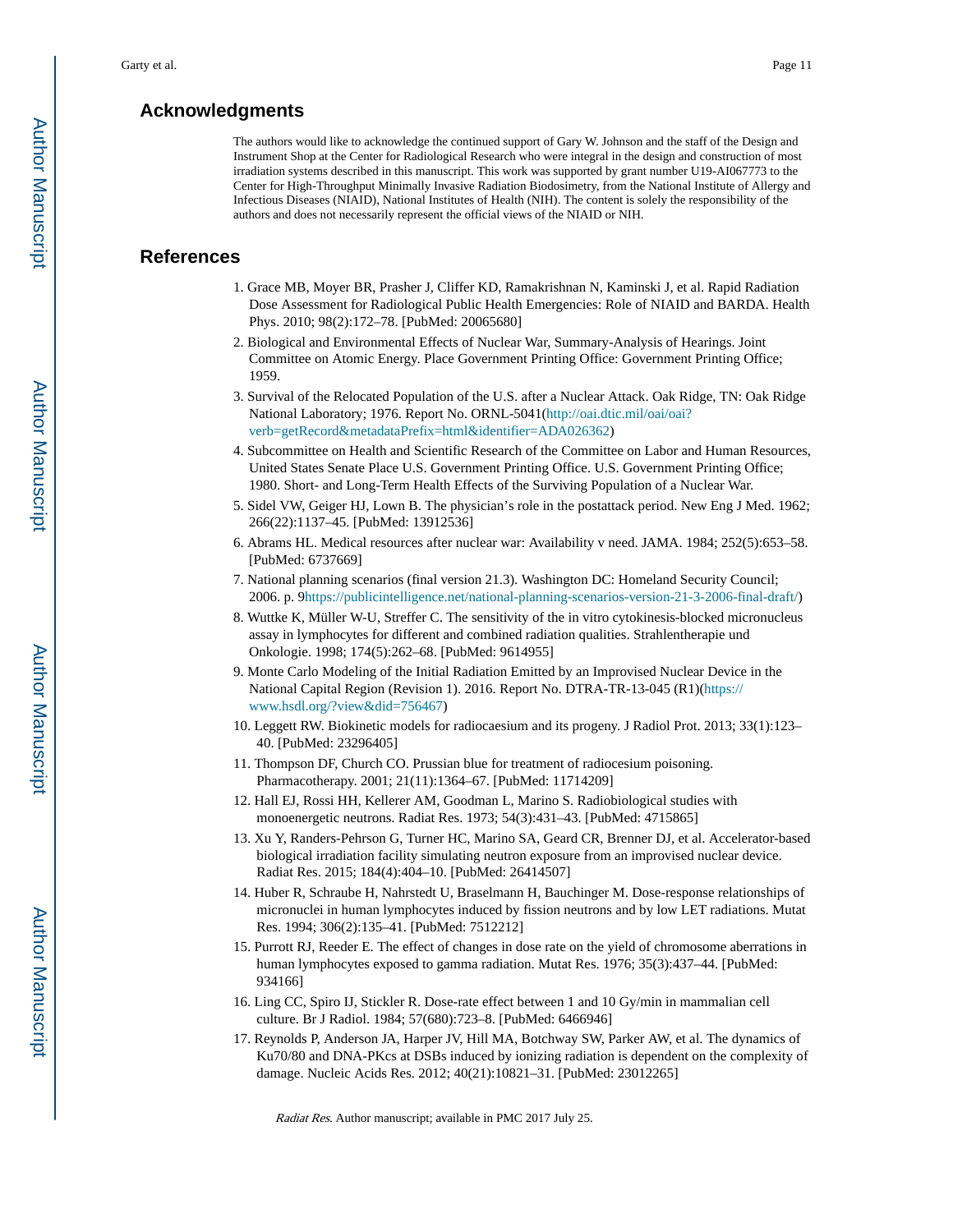- 18. International Atomic Energy Agency. The Radiological accident in Goiânia. Vienna: IAEA; 1988.
- 19. Hasegawa A, Ohira T, Maeda M, Yasumura S, Tanigawa K. Emergency responses and health consequences after the Fukushima accident; evacuation and relocation. Clin Oncol. 2016; 28(4): 237–44.
- 20. Saenko V, Ivanov V, Tsyb A, Bogdanova T, Tronko M, Demidchik Y, et al. The Chernobyl accident and its consequences. Clin Oncol. 2011; 23(4):234–43.
- 21. Merz S, Shozugawa K, Steinhauser G. Analysis of Japanese radionuclide monitoring data of food before and after the Fukushima nuclear accident. Enviro Sci Tech. 2015; 49(5):2875–85.
- 22. Hoshi M, Yamamoto M, Kawamura H, Shinohara K, Shibata Y, Kozlenko MT, et al. Fallout radioactivity in soil and food samples in the Ukraine: measurements of iodine, plutonium, cesium, and strontium isotopes. Health Phys. 1994; 67(2):187–91. [PubMed: 7619095]
- 23. Laiakis EC, Mak TD, Anizan S, Amundson SA, Barker CA, Wolden SL, et al. Development of a metabolomic radiation signature in urine from patients undergoing total body irradiation. Radiat Res. 2014; 181(4):350–61. [PubMed: 24673254]
- 24. Templin T, Paul S, Amundson SA, Young EF, Barker CA, Wolden SL, et al. Radiation-Induced micro-rna expression changes in peripheral blood cells of radiotherapy patients. Int J Radiat Oncol Biol Phys. 80(2):549–57.
- 25. Endo A, Yamaguchi Y. Analysis of dose distribution for heavily exposed workers in the first critically accident in Japan. Radiat Res. 2003; 159(4):535–42. [PubMed: 12643798]
- 26. Radiation Biodosimetry Medical Countermeasure Devices. Guidance for Industry and Food and Drug Administration Staff. U.S. Department of Health and Human Services, Food and Drug Administration; 2016. ([http://www.fda.gov/downloads/MedicalDevices/](http://www.fda.gov/downloads/MedicalDevices/DeviceRegulationandGuidance/GuidaneDocuments/UCM427866.pdf) [DeviceRegulationandGuidance/GuidaneDocuments/UCM427866.pdf](http://www.fda.gov/downloads/MedicalDevices/DeviceRegulationandGuidance/GuidaneDocuments/UCM427866.pdf))
- 27. Storer, JB. Acute Responses to ionizing radiation. In: Green, EL., editor. Biology of the Laboratory Mouse. New York: McGraw-Hill; 1966.
- 28. Snyder SL, Walden TL, Patchen ML, MacVittie TJ, Fuchs P. Radioprotective properties of detoxified lipid A from Salmonella minnesota R595. Radiat Res. 1986; 107(1):107–14. [PubMed: 3488559]
- 29. Davids JAG, Mos APJ, Oude Ad. Fast-neutron facility for biological exposures in an Argonaut reactor : design, tissue dosimetry and neutron spectrometry. Phys Med Biol. 1969; 14(4):573. [PubMed: 5345465]
- 30. Zeman GH, Dooley M, Eagleson DM, Goodman LJ, Schwartz RB, Eisenhauer CM, et al. Intercomparison of Neutron Dosimetry Techniques at the AFFRI Triga Reactor. Radiat Prot Dosimet. 1988; 23(1–4):317–20.
- 31. The TRIGA Reactor Facility at the Armed Forces Radiobiology Research Institute. Report No. AFRRI TR-86-1. Bethesda, MD: Armed Forces Radiological Research Institute; 1986. ([http://](http://www.dtic.mil/cgi-bin/GetTRDoc?Location=U2&doc=GetTRDoc.pdf&AD=ADA168238) [www.dtic.mil/cgi-bin/GetTRDoc?Location=U2&doc=GetTRDoc.pdf&AD=ADA168238\)](http://www.dtic.mil/cgi-bin/GetTRDoc?Location=U2&doc=GetTRDoc.pdf&AD=ADA168238)
- 32. Auxier JA. The health physics research reactor. Health Phys. 1965; 11(2):89–93. [PubMed: 14291025]
- 33. Broerse JJ. Review of RBE values of 15 MeV neutrons for effects on normal tissues. Eur J Cancer. 1974; 10(4):225–30. [PubMed: 4216460]
- 34. Davids JA. RBE of fission neutrons for acute radiation effects in CBA-mice. Int J Radiat Biol. 1967; 13:377–8.
- 35. Carsten AL, Bond VP, Thompson K. The r.b.e. of different energy neutrons as measured by the heamatopoietic spleen-colony technique. Int J Radiat Biol Relat Stud Phys Chem Med. 1976; 29(1):65–70. [PubMed: 1083841]
- 36. Worgul BV, Medvedovsky C, Huang Y, Marino SA, Randers-Pehrson G, Brenner DJ. Quantitative assessment of the cataractogenic potential of very low doses of neutrons. Radiat Res. 1996; 145(3):343–9. [PubMed: 8927703]
- 37. Borek C, Hall EJ, Rossi HH. Malignant transformation in cultured hamster embryo cells produced by X-rays, 460-keV monoenergetic neutrons, and heavy ions. Cancer Res. 1978; 38(9):2997–3005. [PubMed: 679207]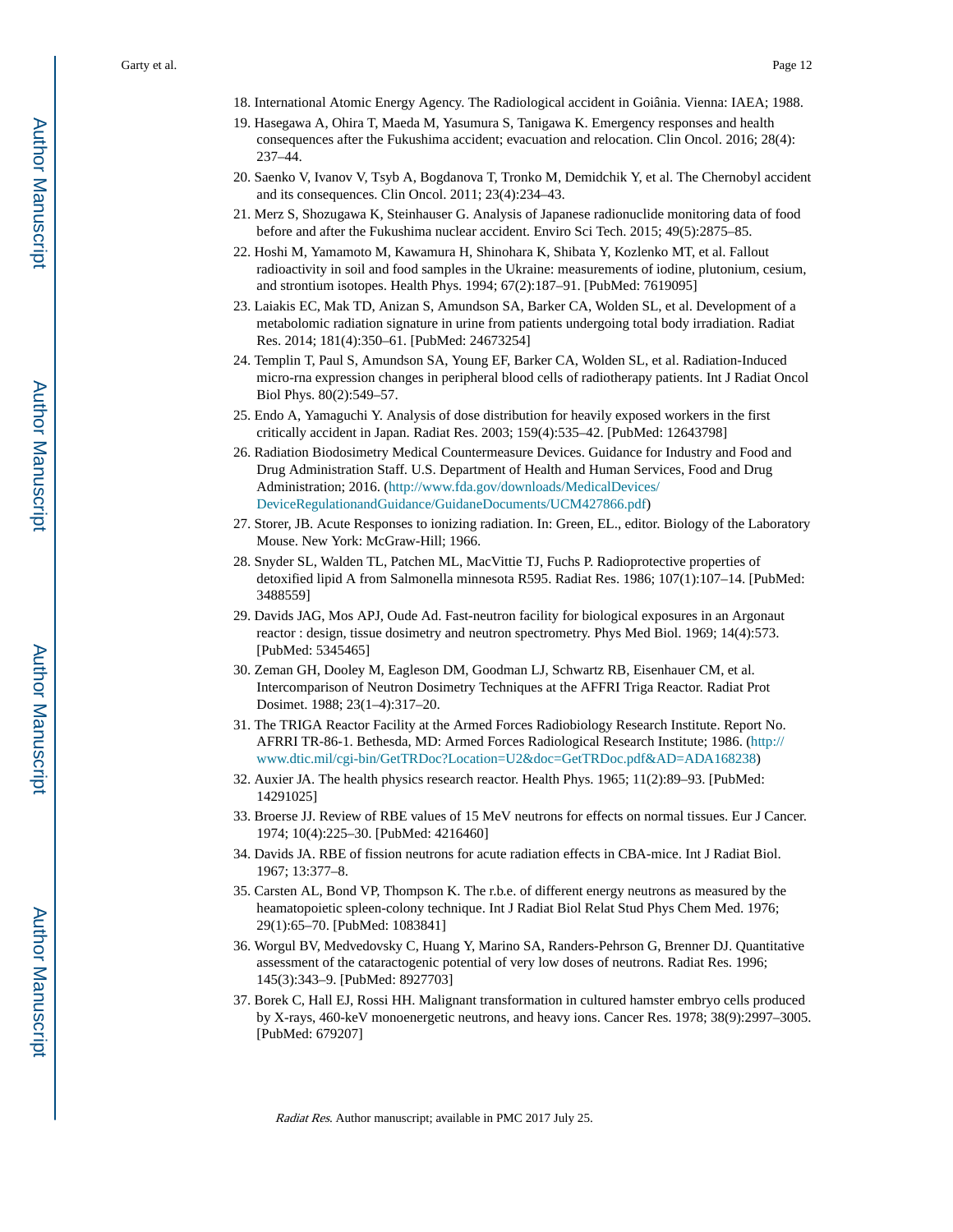- 38. Freyer GA, Palmer DA, Yu Y, Miller RC, Pandita TK. Neoplastic transformation of mouse C3H10T1/2 cells following exposure to neutrons does not involve mutation of ras gene as analyzed by SSCP and cycle sequencing. Mutat Res. 1996; 357(1–2):237–44. [PubMed: 8876700]
- 39. Miller RC, Marino SA, Napoli J, Shah H, Hall EJ, Geard CR, et al. Oncogenic transformation in C3H10T1/2 cells by low-energy neutrons. Int J Radiat Biol. 2000; 76(3):327–33. [PubMed: 10757312]
- 40. Report No. LA-UR–94-0153. Los Alamos national Laboratory; 1994. Source and Replica Calculations. Retrieved from: [http://www.iaea.org/inis/collection/NCLCollectionStore/\\_Public/](http://www.iaea.org/inis/collection/NCLCollectionStore/_Public/25/043/25043699.pdf) [25/043/25043699.pdf](http://www.iaea.org/inis/collection/NCLCollectionStore/_Public/25/043/25043699.pdf)
- 41. Egbert SD, Kerr GD, Cullings HM. DS02 fluence spectra for neutrons and gamma rays at Hiroshima and Nagasaki with fluence-to-kerma coefficients and transmission factors for sample measurements. Radiat Environ Biophys. 2007; 46(4):311–25. [PubMed: 17643260]
- 42. Xu Y, Randers-Pehrson G, Marino SA, Garty G, Harken A, Brenner DJ. Broad energy range neutron spectroscopy using a liquid scintillator and a proportional counter: application to a neutron spectrum similar to that from an improvised nuclear device. Nucl Instr Meth A. 2015; 794:234–39.
- 43. Mitchell CR, Azizova TV, Hande MP, Burak LE, Tsakok JM, Khokhryakov VF, et al. Stable intrachromosomal biomarkers of past exposure to densely ionizing radiation in several chromosomes of exposed individuals. Radiat Res. 2004; 162(3):257–63. [PubMed: 15378838]
- 44. Otto K. Volumetric modulated arc therapy: IMRT in a single gantry arc. Med Physics. 2008; 35(1): 310–17.
- 45. DIRAC (DIrectory of RAdiotherapy Centres). Place IAEA. IAEA; [\(https://www.iaea.org/](https://www.iaea.org/resources/databases/dirac) [resources/databases/dirac](https://www.iaea.org/resources/databases/dirac))
- 46. Turner HC, Shuryak I, Taveras M, Bertucci A, Perrier JR, Chen C, et al. Effect of dose rate on residual gamma-H2AX levels and frequency of micronuclei in X-irradiated mouse lymphocytes. Radiat Res. 2015; 183(3):315–24. [PubMed: 25738897]
- 47. Bertucci A, Smilenov LB, Turner HC, Amundson SA, Brenner DJ. In vitro RABiT measurement of dose rate effects on radiation induction of micronuclei in human peripheral blood lymphocytes. Radiation and Environmental Biophysics. 2016:1–7.
- 48. Ghandhi SA, Smilenov LB, Elliston CD, Chowdhury M, Amundson SA. Radiation dose-rate effects on gene expression for human biodosimetry. BMC Medical Genomics. 2015; 8:22. [PubMed: 25963628]
- 49. Goudarzi M, Mak TD, Chen C, Smilenov LB, Brenner DJ, Fornace AJ. The effect of low dose rate on metabolomic response to radiation in mice. Radiat Environ Biophysics. 2014; 53(4):645–57.
- 50. Paul S, Smilenov LB, Elliston CD, Amundson SA. Radiation dose-rate effects on gene expression in a mouse biodosimetry model. Radiat Res. 2015; 184(1):24–32. [PubMed: 26114327]
- 51. Simon SL, Bouville A, Beck HL. The geographic distribution of radionuclide deposition across the continental US from atmospheric nuclear testing. J Environ Radioact. 2004; 74(1–3):91–105. [PubMed: 15063539]
- 52. Yasunari TJ, Stohl A, Hayano RS, Burkhart JF, Eckhardt S, Yasunari T. Cesium-137 deposition and contamination of Japanese soils due to the Fukushima nuclear accident. Proc Natl Acad Sci. 2011; 108(49):19530–34. [PubMed: 22084074]
- 53. Jeong H, Park M, Hwang W, Kim E, Han M. Radiological risk assessment caused by RDD terrorism in an urban area. Appl Radiat Isot. 2013; 79:1–4. [PubMed: 23711992]
- 54. Goudarzi M, Weber W, Mak TD, Chung J, Doyle-Eisele M, Melo D, et al. Development of urinary biomarkers for internal exposure by cesium-137 using a metabolomics approach in mice. Radiat Res. 2014; 181(1):54–64. [PubMed: 24377719]
- 55. Paul S, Ghandhi SA, Weber W, Doyle-Eisele M, Melo D, Guilmette R, et al. Gene expression response of mice after a single dose of (137)Cs as an internal emitter. Radiat Res. 2014; 182(4): 380–9. [PubMed: 25162453]
- 56. Nikula KJ, Muggenburg BA, Chang IY, Griffith WC, Hahn FF, Boecker BB. Biological effects of 137CsCl injected in beagle dogs. Radiat Res. 1995; 142(3):347–61. [PubMed: 7761585]
- 57. Howell RW, Goddu SM, Rao DV. Design and performance characteristics of an experimental cesium-137 irradiator to simulate internal radionuclide dose rate patterns. J Nucl Med. 1997; 38(5):727–31. [PubMed: 9170437]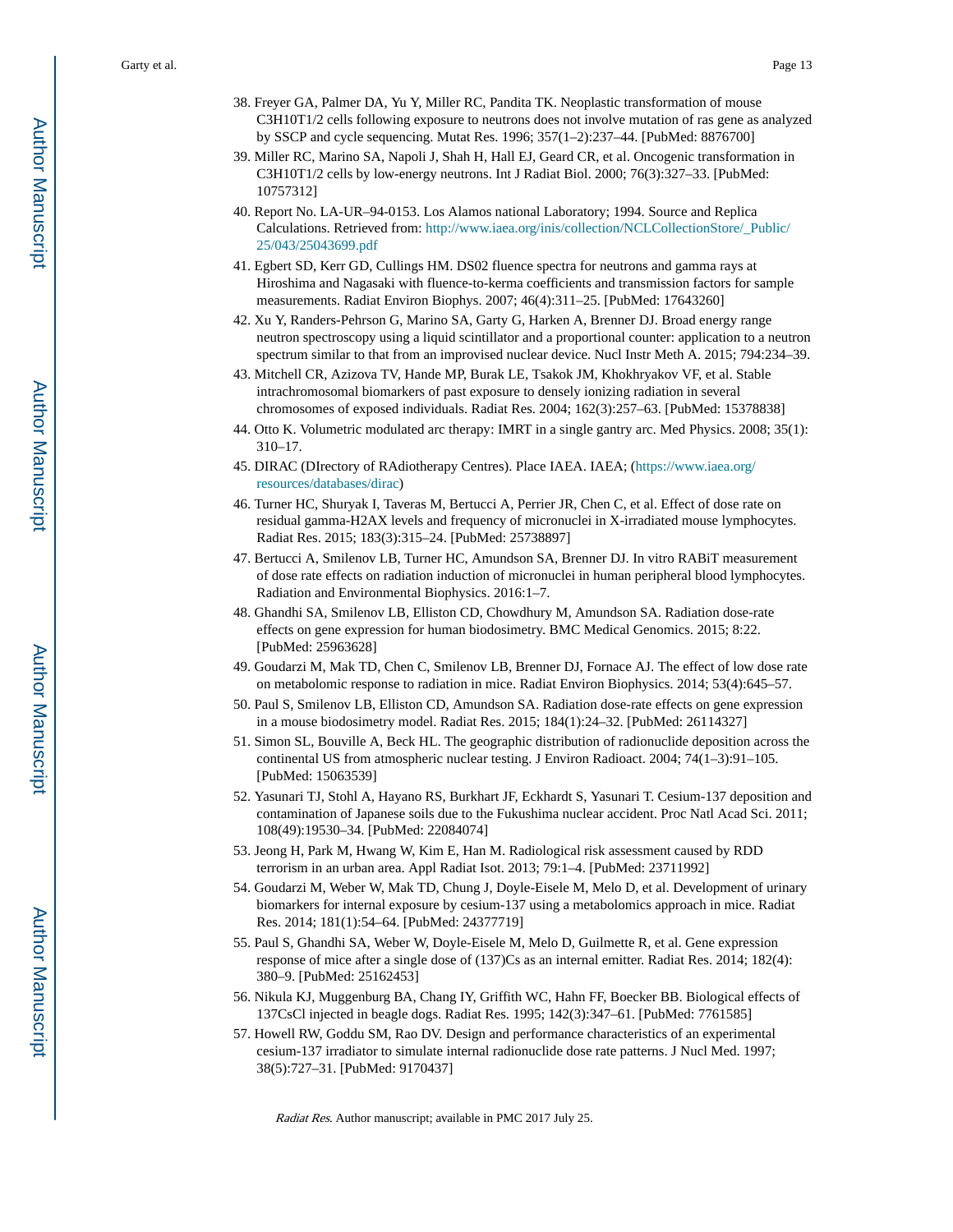- 58. Pasternack JB, Howell RW. RadNuc: A graphical user interface to deliver dose rate patterns encountered in nuclear medicine with a (137)Cs irradiator. Nucl Med Biol. 2013; 40(2)doi: 10.1016/j.nuc-medbio.2012.11.005
- 59. de Toledo SM, Asaad N, Venkatachalam P, Li L, Howell RW, Spitz DR, et al. Adaptive responses to low-dose/low-dose-rate gamma rays in normal human fibroblasts: the role of growth architecture and oxidative metabolism. Radiat Res. 2006; 166(6):849–57. [PubMed: 17149977]
- 60. Bishayee A, Rao DV, Srivastava SC, Bouchet LG, Bolch WE, Howell RW. Marrow-sparing effects of 117mSn(4+)diethylene-triaminepentaacetic acid for radionuclide therapy of bone cancer. J Nucl Med. 2000; 41(12):2043–50. [PubMed: 11138691]
- 61. Lenarczyk M, Goddu SM, Rao DV, Howell RW. Biologic dosimetry of bone marrow: induction of micronuclei in reticulocytes after exposure to 32P and 90Y. J Nucl Med. 2001; 42(1):162–9. [PubMed: 11197968]
- 62. Bateman TJ, Davy TJ, Skeggs DB. Five years hospital experience with the Amersham caesium 137 manual after loading system. Br J Radiol. 1983; 56(666):401–7. [PubMed: 6850227]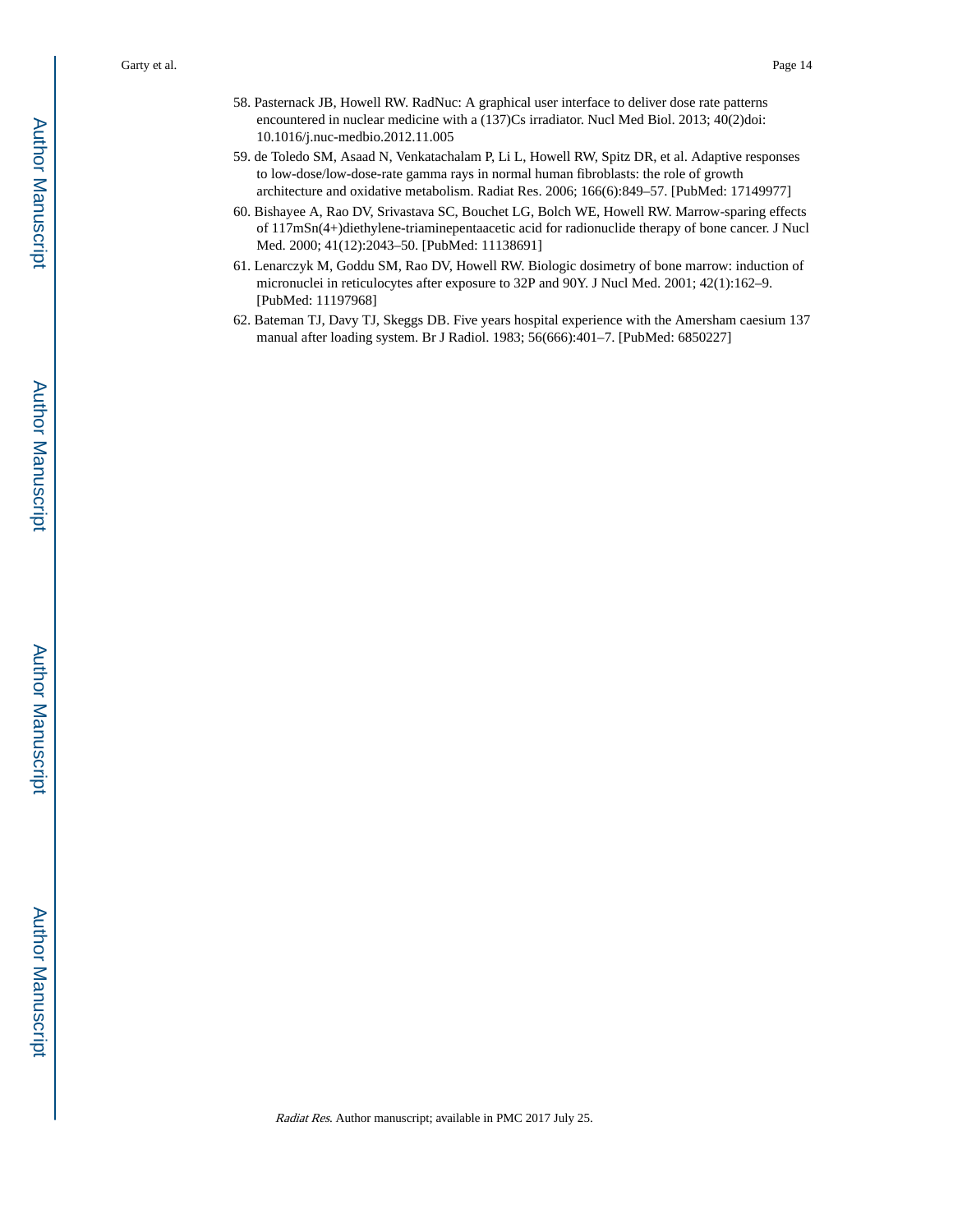

# **FIG. 1.**

Scenarios involving radiation exposure to the general population.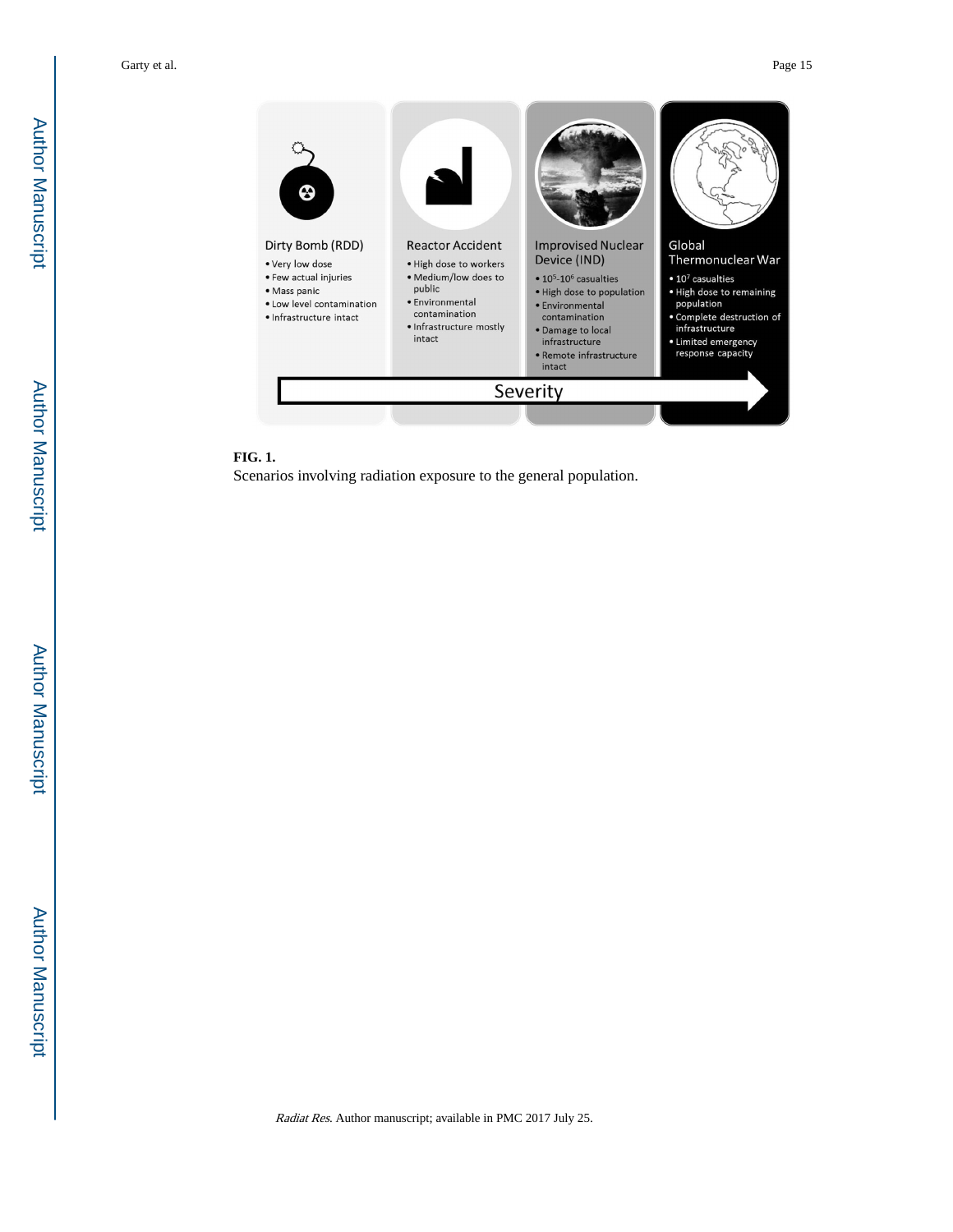



Comparison of a pure fission spectrum (solid line) and the spectrum from "Little Boy". Data reproduced from ref. (40).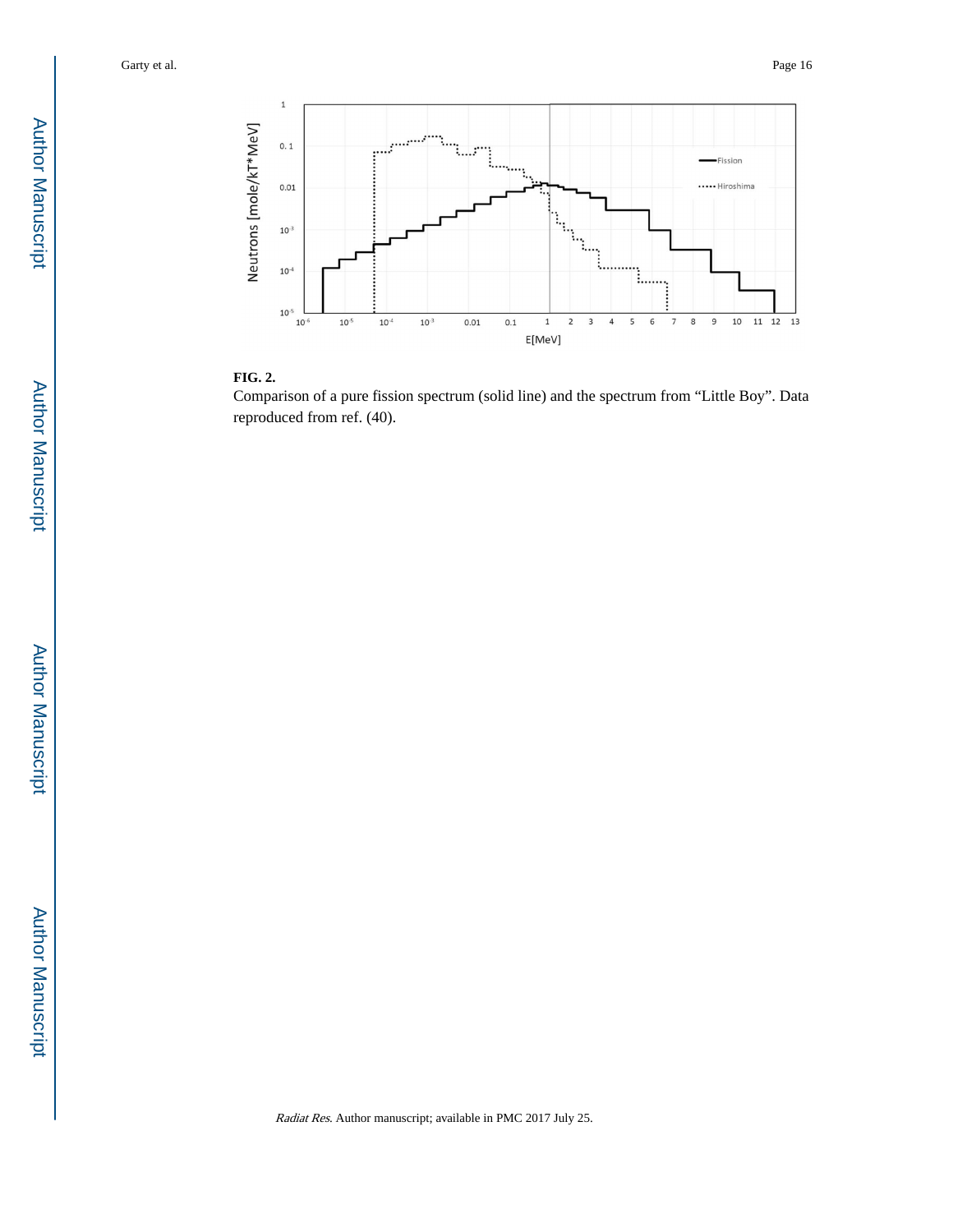

## **FIG. 3.**

Panel a: The neutron irradiation facility [Reproduced with permission from (13)]. Panel b: Sample tube for irradiating mice. Panel c: Sample tube, containing human blood for ex vivo irradiations.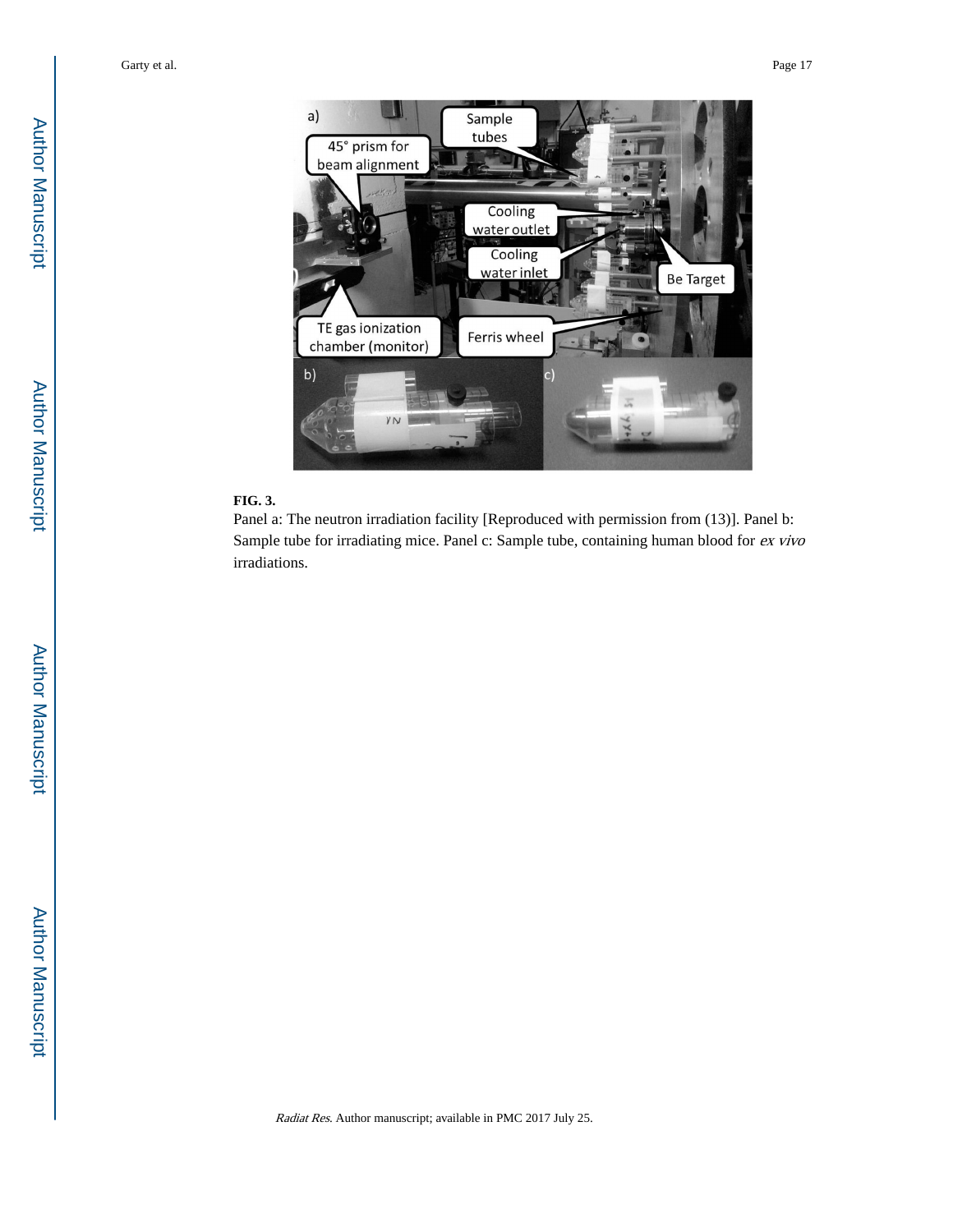

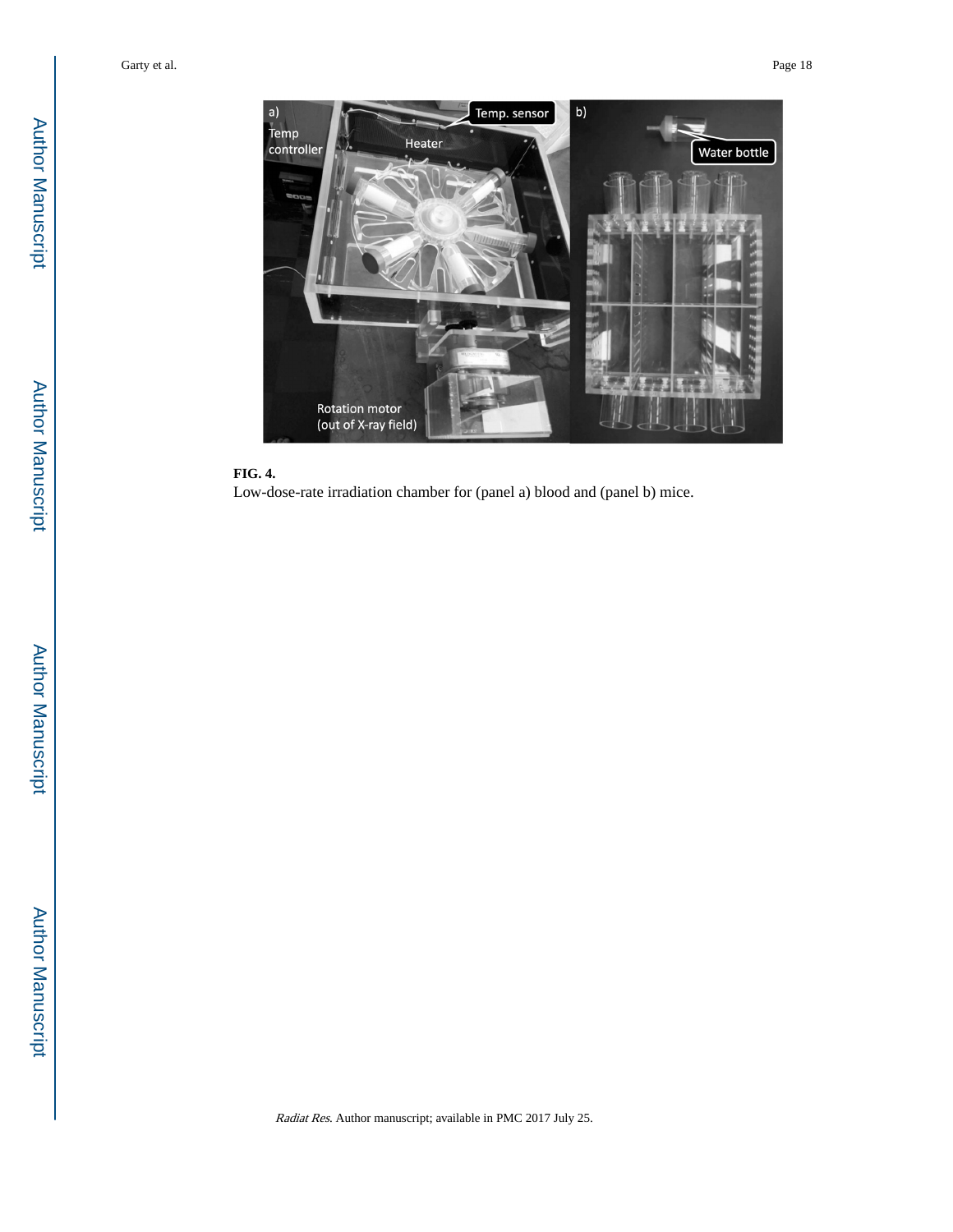

# **FIG. 5.**

Biokinetics of cesium in mouse and man. The full circles represent the time dependent dose rate from ingested <sup>137</sup>Cs, as per the model described in (10). Open circles are from our own data based on total body counting in mice (49).